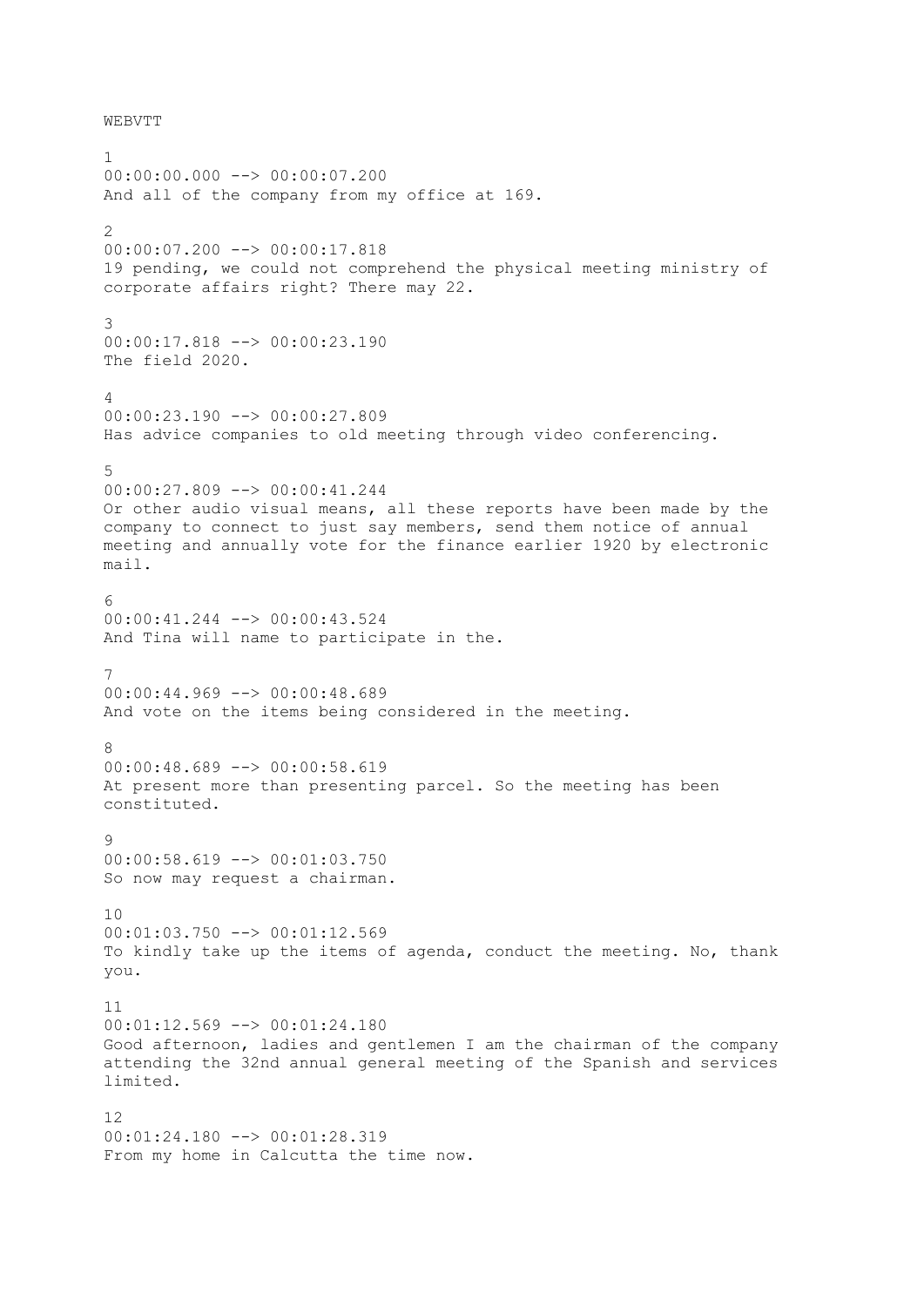13 00:01:28.319 --> 00:01:33.420 His job is drug 30 and I don't that the requisite Corum is present. 14 00:01:33.420 --> 00:01:36.810 On behalf of the board of directors of your company. 15 00:01:36.810 --> 00:01:41.640 I welcome you to the 32nd annual general meeting of your company. 16  $00:01:41.640$  -->  $00:01:46.920$ I request the directors and other panelists attending the meeting. 17 00:01:46.920 --> 00:01:51.780 To make declarations about their presence for the purpose of record. 18 00:01:52.829 --> 00:02:05.334 Uh, I chatted the chairman of the audit committee, chairman of the nomination committee of the board of directors. I'm attending this 32nd annual meeting financial. 19  $00:02:09.750$  -->  $00:02:17.250$ I video. 20 00:02:18.569 --> 00:02:22.770 Mr. please. 21 00:02:26.250 --> 00:02:40.919 This you're not audible, but if there is a technical problem, then shall I request Mr? 22  $00:02:40.919$  -->  $00:02:45.090$ To make the declaration and Mr.  $23$ 00:02:48.330 --> 00:02:55.889 Miss line is back on the line. This is all right. 24 00:02:55.889 --> 00:03:02.969 Please make your dictation. 25 00:03:02.969 --> 00:03:06.569 Yes, I can hear you. 26 00:03:09.659 --> 00:03:15.240 Hello.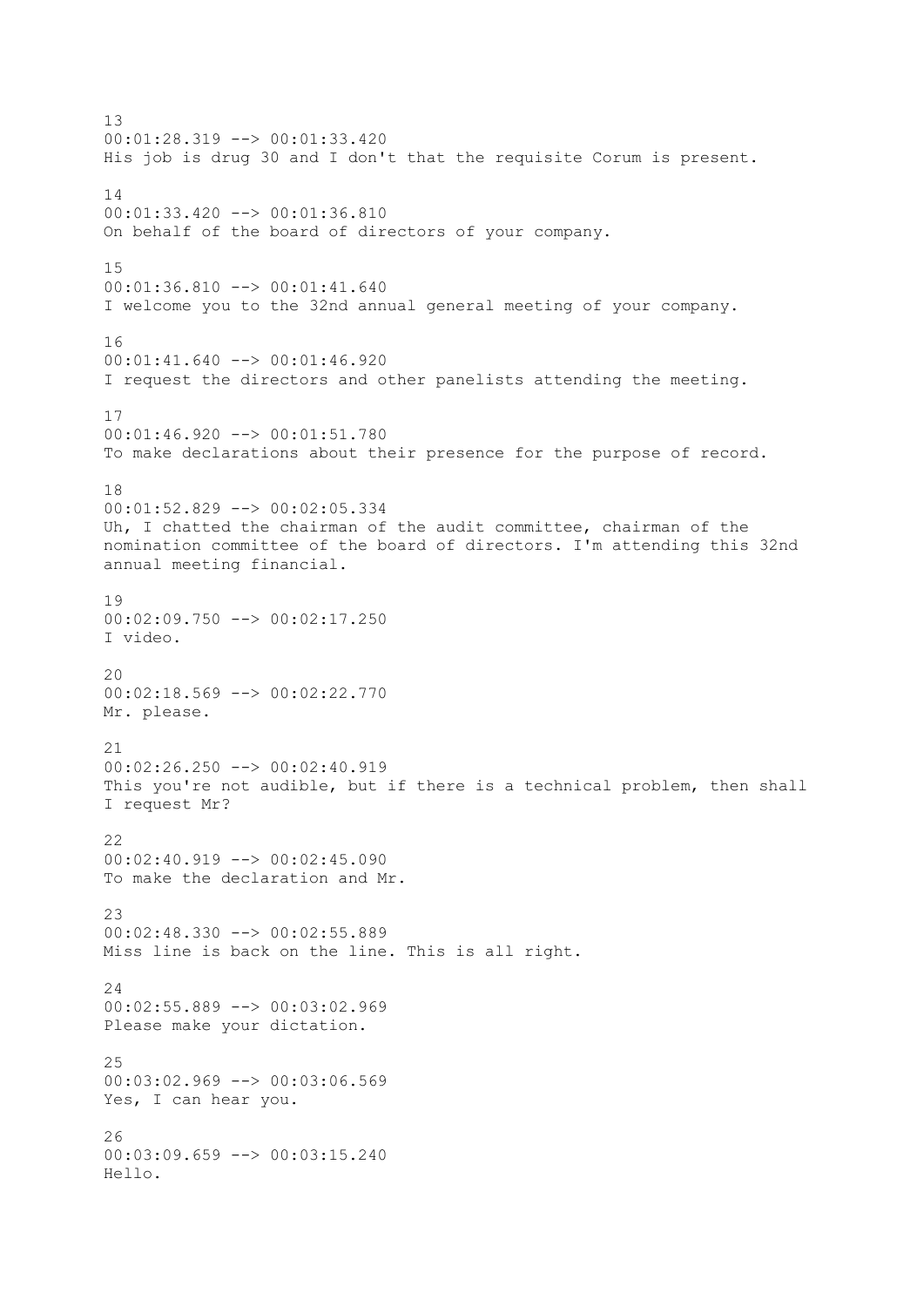27 00:03:28.169 --> 00:03:33.000 Is that over? Please? 28  $00:03:34.919$  -->  $00:03:40.740$ I miss I missed I.  $29$ 00:03:40.740 --> 00:03:46.680 I've been doing it again. I've got it director of the company. 30 00:03:46.680 --> 00:03:50.400 No, money made. 31 00:03:53.639 --> 00:03:59.370 In Mr. 32 00:04:00.990 --> 00:04:04.830 It's. 33 00:04:04.830 --> 00:04:10.860 Mr. 34 00:04:14.129 --> 00:04:26.639 Well, there's if there's a problem that Mr. bellasin will you please go ahead with your data Maria? I don't want to give you needed for financial services. Limited. 35 00:04:26.639 --> 00:04:34.499 I am attending these 32nd, another meeting all the company from my office. I got the. 36 00:04:36.238 --> 00:04:39.629 Thank you. 37 00:04:39.629 --> 00:04:46.949 So of the company is attending the 32nd. 38 00:04:46.949 --> 00:04:51.658 And we'll give a meeting of financial services limited from our office. 39 00:04:51.658 --> 00:04:56.668 Is Mr online now? 40 00:05:00.778 --> 00:05:07.439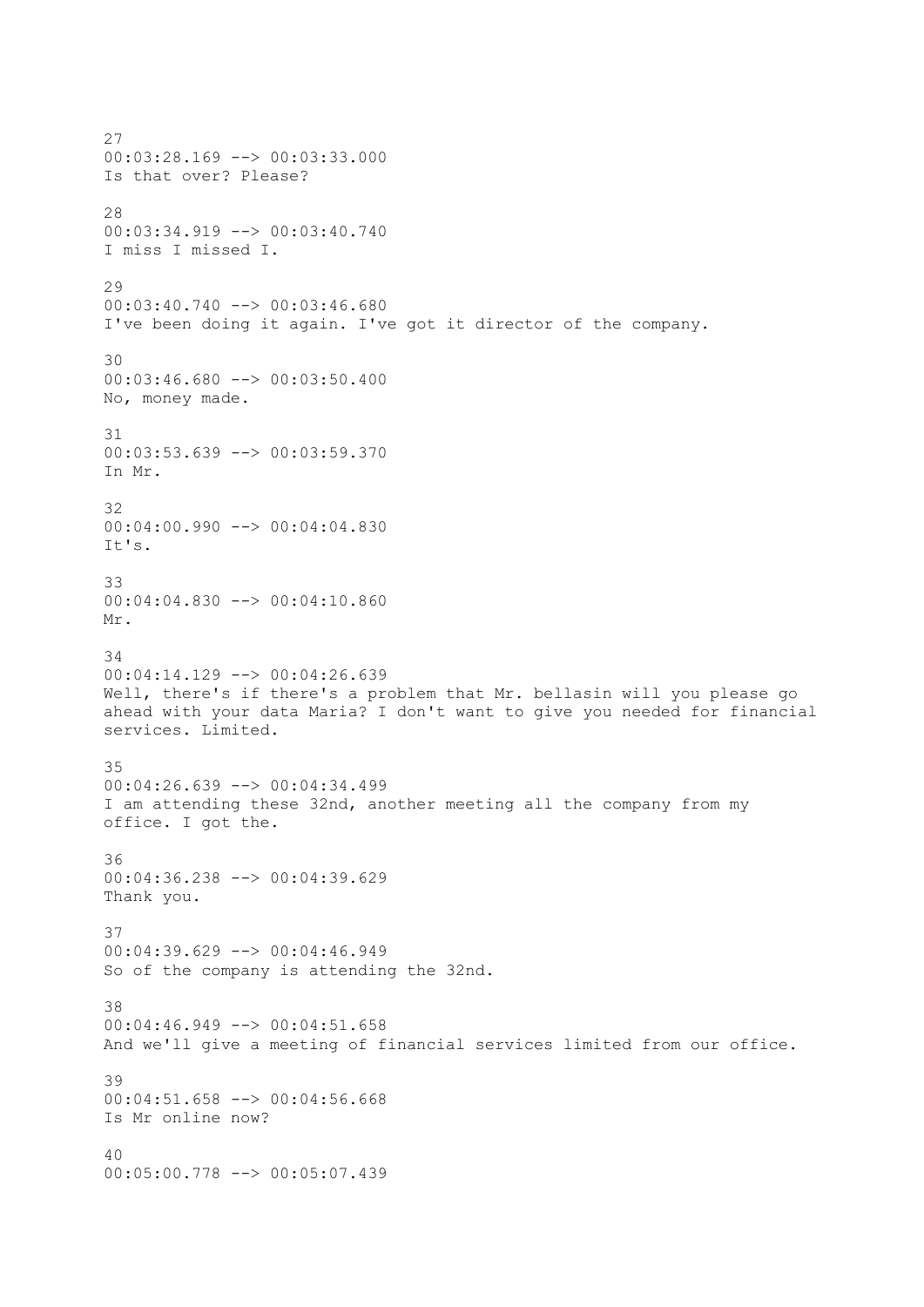Well, should we let me just continue who I, there's some problem with Mr line. I think. 41 00:05:07.439 --> 00:05:13.019 Let me continue the representative of statutory auditors. 42 00:05:13.019 --> 00:05:18.088 This is 7B company. Chartered accountants is present at the meeting. 43 00:05:18.088 --> 00:05:21.389 This 39 Mr. Mohan I'm going to. 44 00:05:21.389 --> 00:05:25.319 Practicing company secretary is also present at the meeting. 45  $00:05:28.139$  -->  $00:05:35.639$ Own efforts feasible under the circumstances, prevailing you to covert 19 pandemic have indeed been made by the company. 46 00:05:35.639 --> 00:05:40.858 To enable members to participate and vote on the items, be considered in the meeting. 47  $00:05:40.858$   $\leftarrow$   $>$  00:05:47.428 The notice convening this meeting the annual report in accounts for the year 201920. 48 00:05:47.428 --> 00:05:51.028 The director's report have been sent to you earlier. 49 00:05:51.028 --> 00:05:54.478 And a request that we can take them as read.  $50$ 00:05:54.478 --> 00:06:00.329 As there is no qualifications or adverse remarks in the statutory auditor report. 51 00:06:00.329 --> 00:06:03.629 So, it is not required to be read at the meeting. 52 00:06:04.798 --> 00:06:15.209 The Register of direct is shareholding under section, 170 and registered of relative party transactions under section. 109 of the companies act. 2013.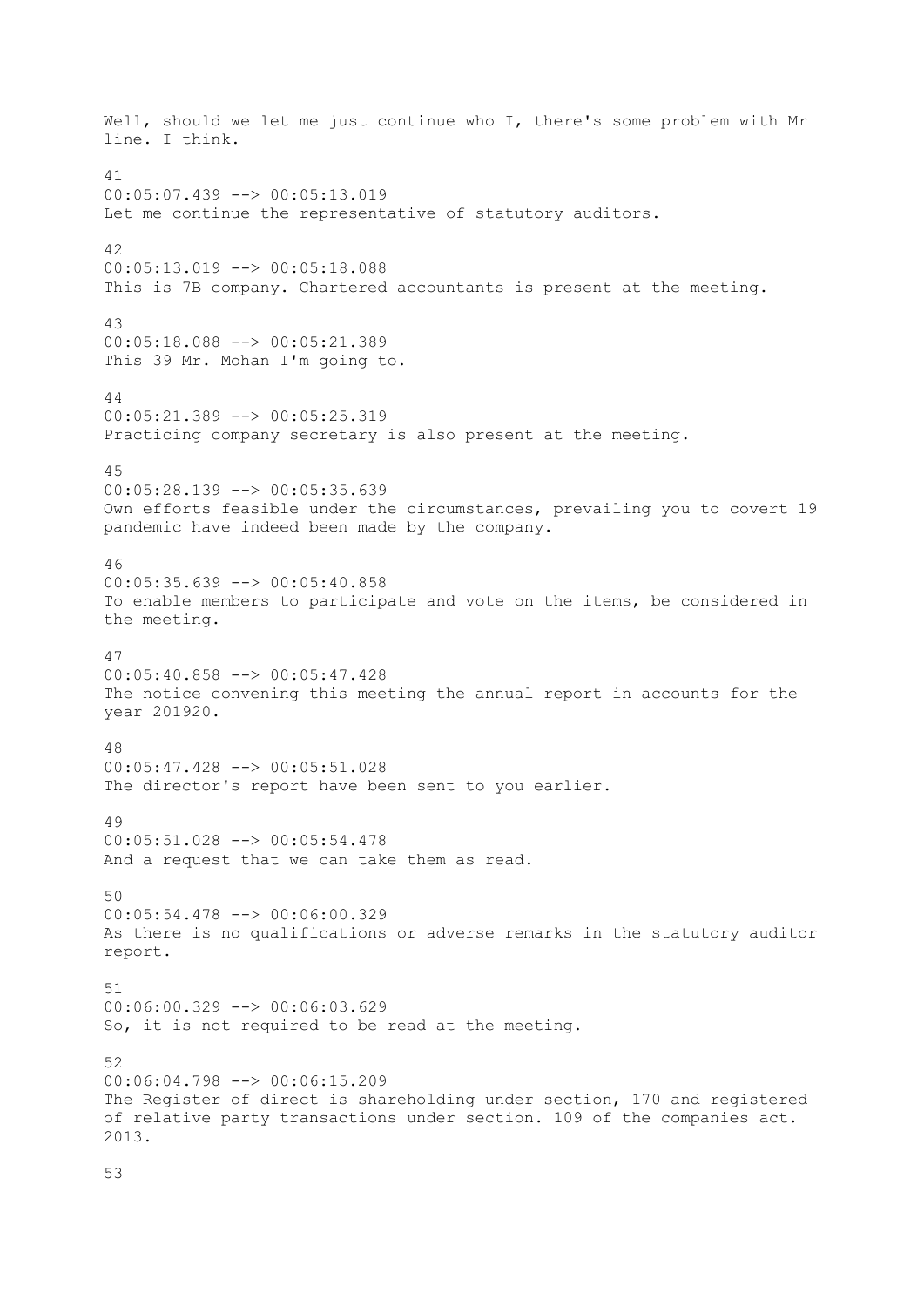00:06:15.209 --> 00:06:26.069 Available for inspection electronically by sending a mail to the company secretary at this dot does at Pls finance dot in. 54 00:06:28.559 --> 00:06:33.718 As per the provisions of companies, management and administration that controls 2015. 55 00:06:33.718 --> 00:06:45.869 Voting facility was provided to the shareholders from 10 a M, on Saturday the 20th day of November, 2022 5 PM on Tuesday the 1st day of December 2020. 56 00:06:45.869 --> 00:06:54.209 And voting during the AGM can also be made by using the electronic voting system being provided by the D. S. L. 57 00:06:55.709 --> 00:07:01.019 The members who have not cast the vote by remote voting, right? The meeting. 58 00:07:01.019 --> 00:07:11.309 And who are participating in this meeting, may cost their votes during the annual general meeting through voting system, provided by central Depository securities, limited. 59  $00:07:11.309$  -->  $00:07:17.069$ Members are requested to log in through the voting website of cdsl. 60 00:07:17.069 --> 00:07:22.528 And costs their vote while at the same time, watched the proceedings of the meeting. 61 00:07:24.959 --> 00:07:28.499 Since the GM is being held through video conferencing.  $62$ 00:07:28.499 --> 00:07:35.699 And the resolutions mentioned in the notice, convening the AGM have already been put to vote through remote voting. 63 00:07:35.699 --> 00:07:39.358 There would be no proposing and seconding of the resolutions. 64 00:07:40.889 --> 00:07:46.019 Members are requested to refer to the instructions provided in the notice.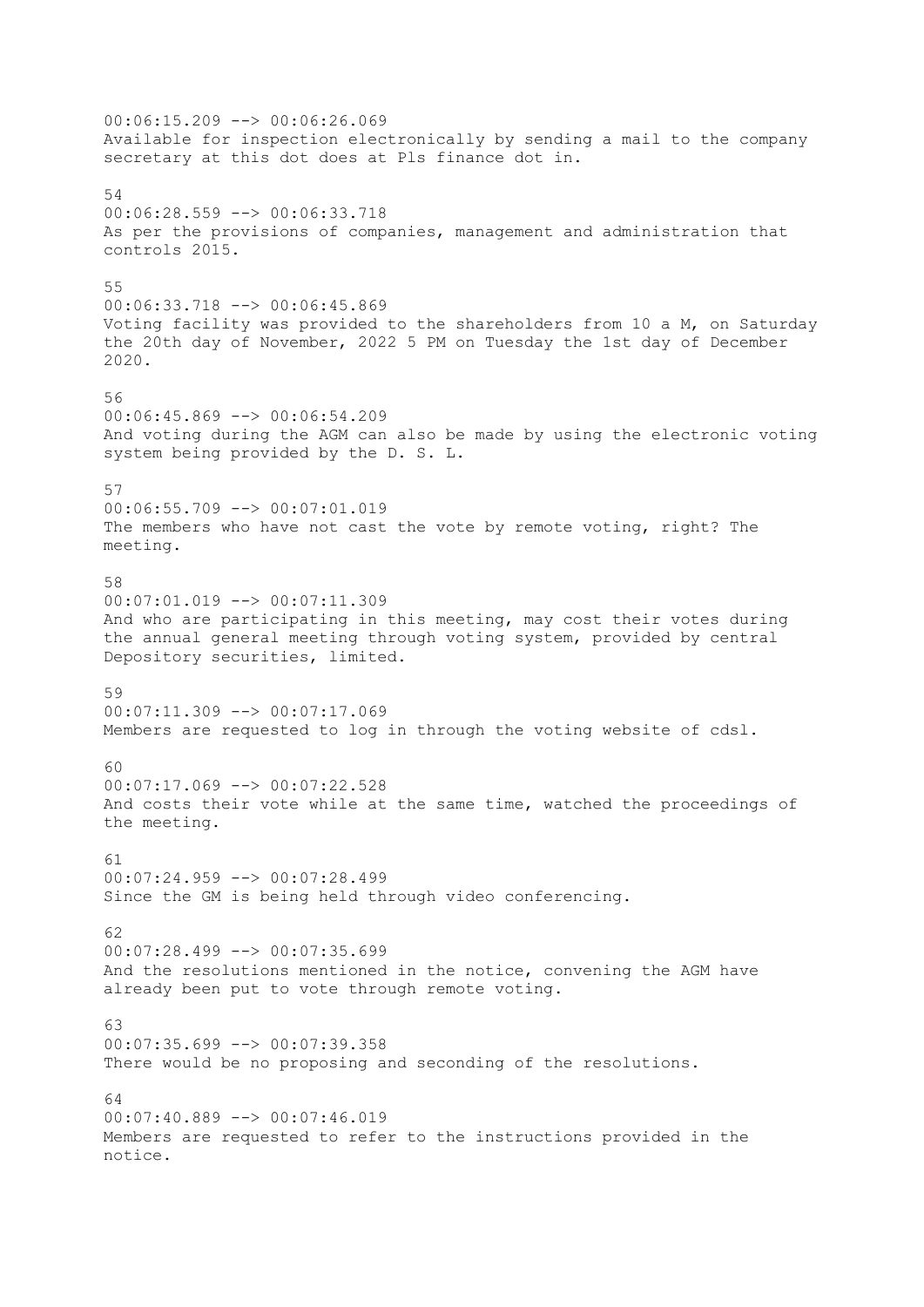65 00:07:46.019 --> 00:07:49.168 But it's seamless participation through video conference. 66  $00:07:49.168$  -->  $00:07:54.629$ And for voting during the meeting in case members, facing the difficulty. 67 00:07:54.629 --> 00:07:58.288 They may reach out to the help line numbers mentioned at the notice.  $68$ 00:07:59.939 --> 00:08:14.788 The company had appointed moment around going cap, practicing company, Secretary, as the scrutinize for the purpose of scrutinizing the process of remote voting and prior to GM and voting during the. 69 00:08:18.598 --> 00:08:22.199 Before I take up the business of this meeting. 70 00:08:22.199 --> 00:08:26.848 Allow me to say a few words on the performance of business. 71 00:08:26.848 --> 00:08:36.058 Finance and services limited here is finance whose business focus now is on retail and business loans. 72 00:08:36.058 --> 00:08:43.619 Has grown its lending book to 162.5M as at 31st, March 2020. 73 00:08:43.619 --> 00:08:52.349 Total revenues and amounted to 40.71M with profits before tax attribute 11.47000. 74 00:08:52.349 --> 00:08:59.278 The company was able to disburse retail loans to the tune, not 100M during the. 75 00:09:00.418 --> 00:09:05.668 The impact of team and regulatory measures on higher provisioning. 76 00:09:05.668 --> 00:09:10.259 That came in its week, have affected the business of the company adversely. 77 00:09:10.259 --> 00:09:15.028 Is finance is trying to overcome them with new products.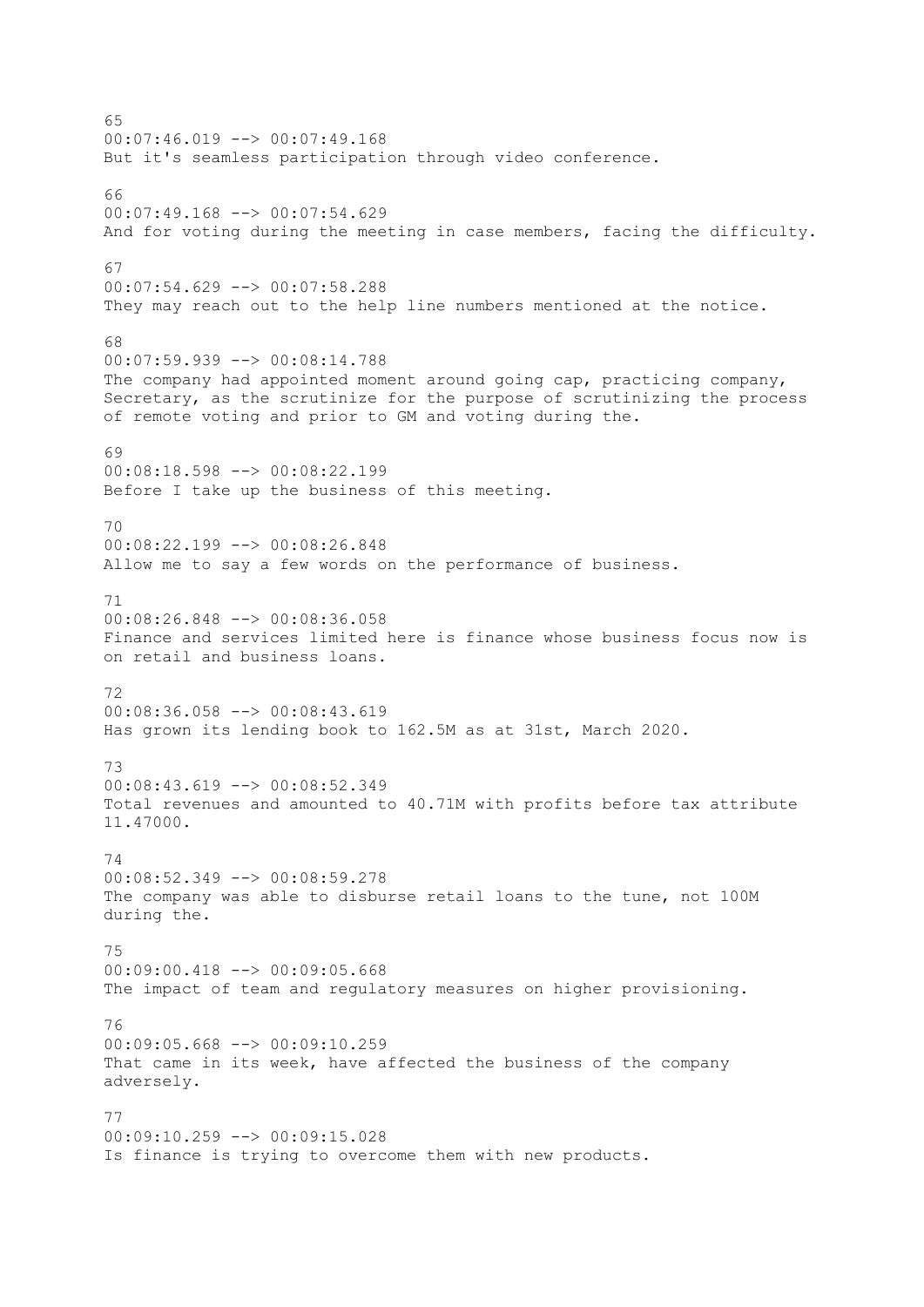78 00:09:15.028 --> 00:09:24.239 Better customer service and technology innovations, such installation of an integrated lending management system. I. M. S. 79 00:09:24.239 --> 00:09:30.958 Which will enable it, enable it induct customers on board and manage relationships digitally. 80 00:09:32.938 --> 00:09:36.928 I now come to them or the business of this of this meeting. 81 00:09:36.928 --> 00:09:41.639 Number 1, adoption of financial statements for the. 82 00:09:41.639 --> 00:09:50.188 Financial year 201920, the following resolution is being moved as an ordinary resolution. 83 00:09:51.479 --> 00:09:56.788 Resolved the defined mission statements for the end of 31st, March, 2020.  $84$ 00:09:56.788 --> 00:10:05.668 Consisting of statement of profit and loss of the company for the financially ended 31st, March, 2020, and the balance sheet as at that date. 85 00:10:05.668 --> 00:10:15.418 Together with the notes there on the statement of changes in equity and the cash flow statement for the financially are in the 31st, March 2020 as the next day or 2. 86 00:10:15.418 --> 00:10:22.649 In terms of the relevant provisions of the companies act, 2013, the auditors report dated 3rd, August 2020. 87 00:10:22.649 --> 00:10:32.249 And the direct report, they did 16th, October 2020 as a test there to be and the same I received considered an adopted. 88 00:10:34.678 --> 00:10:40.558 The resolution is for adoption of the financial statements, and reports of the auditors and directors there on. 89 00:10:43.168 --> 00:10:50.308 I'm putting the resolution to vote by members. Electronic voting system is open at cdsl portal.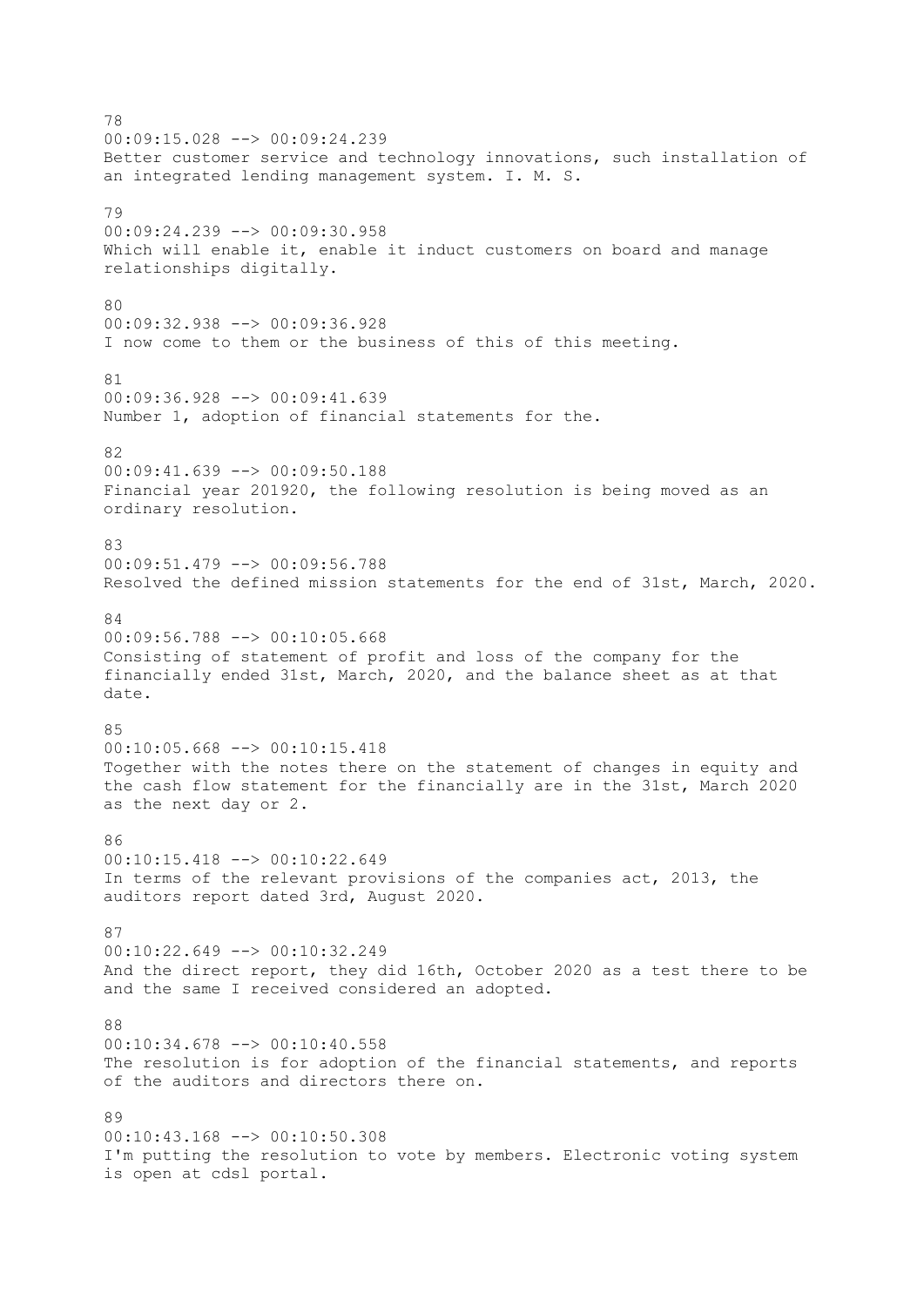90 00:10:50.308 --> 00:11:01.259 Members who have not cast your vote to remotely voting system may at your discretion cost you vote now or after the other businesses of the meeting are finished. 91 00:11:03.719 --> 00:11:12.028 Re, appointment of bishops 0. 0. 0. 477 2 director retiring by rotation. 92 00:11:13.528 --> 00:11:17.458 The following resolution is being moved as an auditor, the resolution. 93 00:11:18.538 --> 00:11:24.719 Result that Mr 00043 7 7 2. 94 00:11:24.719 --> 00:11:32.278 Who retires by rotation of this meeting in accordance with the provisions of section 152 of the companies that 2013.  $95$ 00:11:32.278 --> 00:11:35.849 And was eligible for the appointment. 96 00:11:35.849 --> 00:11:44.369 And he's here by the appointed director of the company was period of office should be liable to determination by your time into directors by rotation. 97 00:11:46.318 --> 00:11:54.328 The resolution is for the election of the retiring director in 00037 7 2. 98 00:11:55.828 --> 00:11:58.979 I'm putting the resolution to vote by members.  $99$ 00:11:58.979 --> 00:12:03.028 Through the electronic voting system provided at portal. 100 00:12:03.028 --> 00:12:13.619 Members who have not cast your vote through remotely voting system may at your discretion cost you vote. Now, after the other businesses of the meeting are finished. 101  $00:12:15.509$  -->  $00:12:20.668$ Special business special resolution appointment of Mr. 102 00:12:20.668 --> 00:12:28.198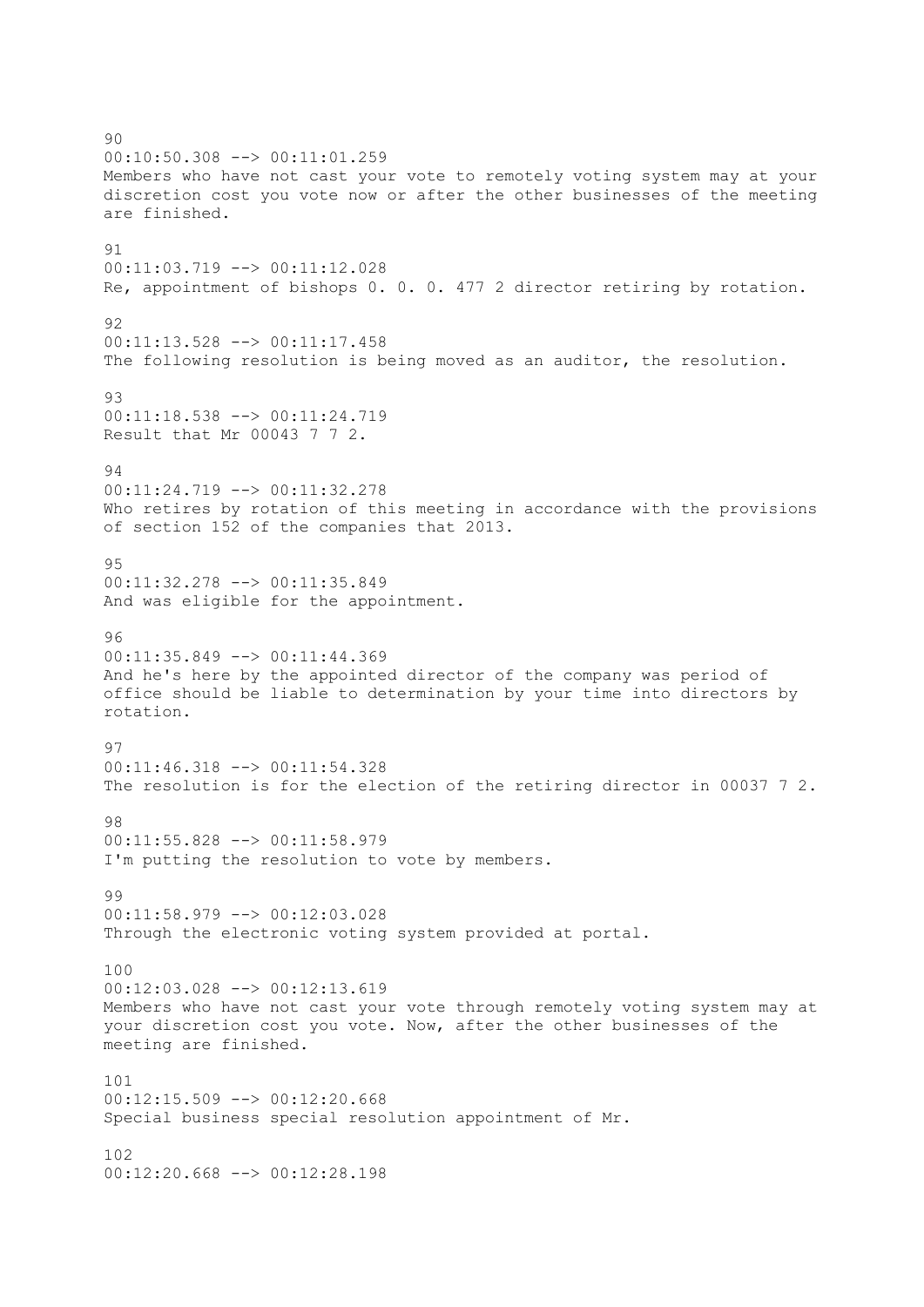In 0765106 1 as the managing director and chief executive officer of the company. 103 00:12:30.719 --> 00:12:34.288 The following resolution is being moved as a special resolution. 104 00:12:34.288 --> 00:12:41.578 Resolved that pursuant to the provisions of sections 19697 and 203. 105 00:12:41.578 --> 00:12:46.859 Red with schedule 5 of the companies act 2013 also known as the act. 106 00:12:46.859 --> 00:12:50.219 And other applicable provisions, if any of the acts. 107  $00:12:50.219$  -->  $00:12:56.249$ And the rules made there under, including any statutory modifications, or they're off. 108 00:12:56.249 --> 00:13:03.778 For the time being enforce the appointment D. I. n0 7 6 5, 161. 109 00:13:03.778 --> 00:13:09.239 As the managing director and chief executive officer of the company, but a period of 3 years. 110 00:13:09.239 --> 00:13:20.999 Convincing from 2nd, January 2020 on the terms and conditions, including recommendation as contained in the agreement to be entered into buy and between the company and establishing that. Yeah. 111  $00:13:20.999$  -->  $00:13:30.658$ And salient features of which, as sit out in the explanatory statement and next to the notice, convening this annual meeting B, and is approved. 112 00:13:30.658 --> 00:13:33.928 And the board of directors to the company, the boat. 113 00:13:33.928 --> 00:13:40.739 B, and is here by authorized to review and vary the terms and conditions of his day appointment. 114 00:13:40.739 --> 00:13:52.798 Including the driven addition in such, and such extent as we agreed to, by and between the board and Mr. object idea and 0765161.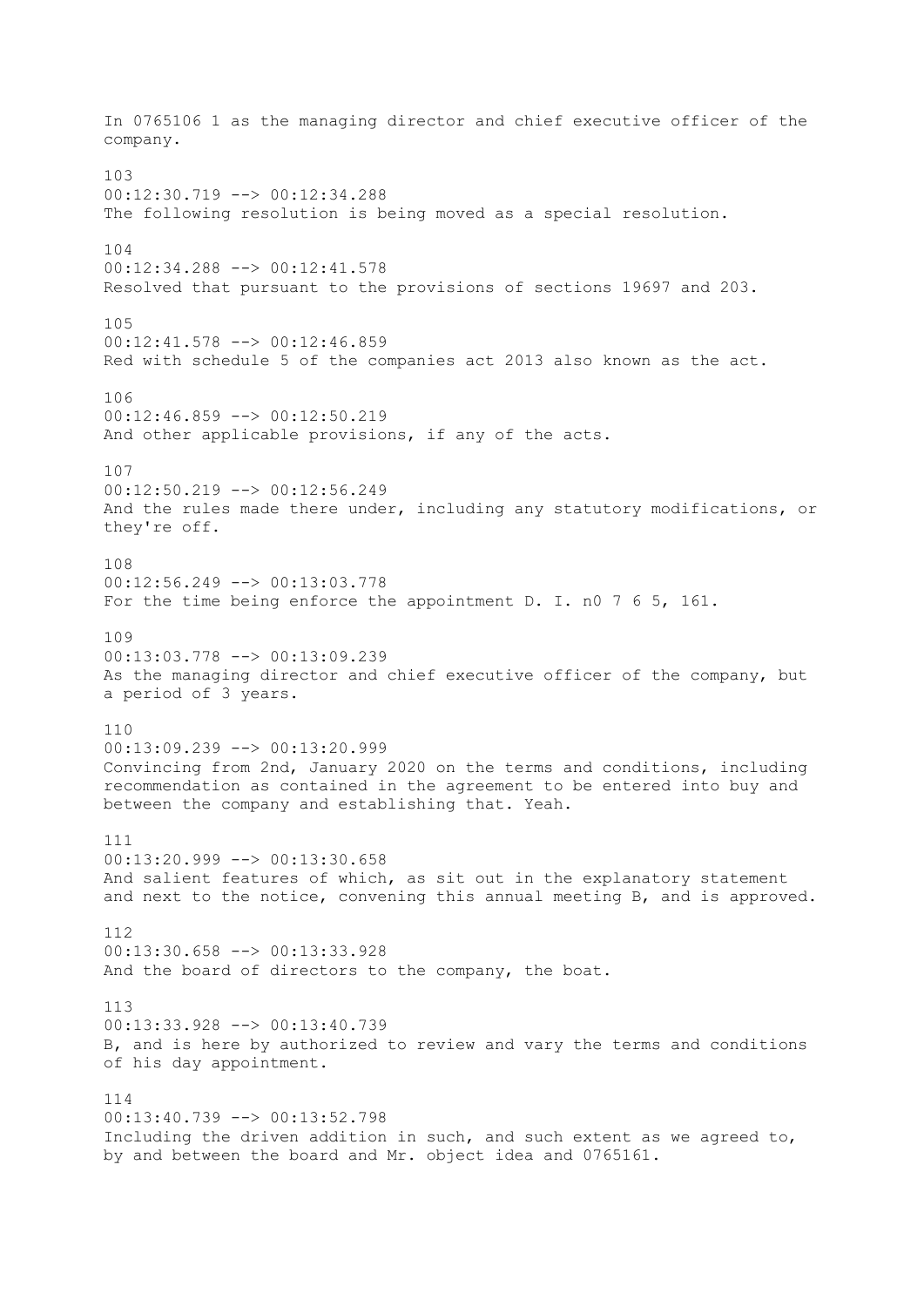115 00:13:52.798 --> 00:14:00.509 In accordance with 697 and schedule 5 of the act, including any amendments of modifications there off. 116 00:14:02.698 --> 00:14:09.719 The resolution is for the appointment of establishing that ya? Da 07651 6, 6, 6 months. 117 00:14:10.918 --> 00:14:20.818 As the managing director and chief executive officer of the company, but a fund that period of 3 comes to us with effect from 2nd, January 2020. 118 00:14:21.899 --> 00:14:28.438 I am putting the resolution to vote by members through the electronic voting system, provided at portal. 119 00:14:28.438 --> 00:14:34.408 Members who have not cast your vote to remotely voting system. Please cast your vote. Now. 120 00:14:36.058 --> 00:14:42.298 Now, I invite the members who have registered themselves as speakers to ask questions if any. 121 00:14:42.298 --> 00:14:50.818 I would request the members to restrict their questions to the business of the annual agenda meeting and relating to the company and not to any other. 122 00:14:50.818 --> 00:14:57.719 I also request the shareholders that they should restrict the speech to 2 minutes and avoid. 123  $00:14:57.719$  -->  $00:15:08.578$ So, we show you this company secretary, I would like to encourage that nobody had registered himself as a speaker to ask questions from the meeting. 124 00:15:10.139 --> 00:15:17.129 Right Thank you. The members. 125 00:15:17.129 --> 00:15:27.928 Are being informed, the voting facility would remain open for the 15 minutes of closure of the GM to enable those shareholders who had not cast their vote on the resolutions.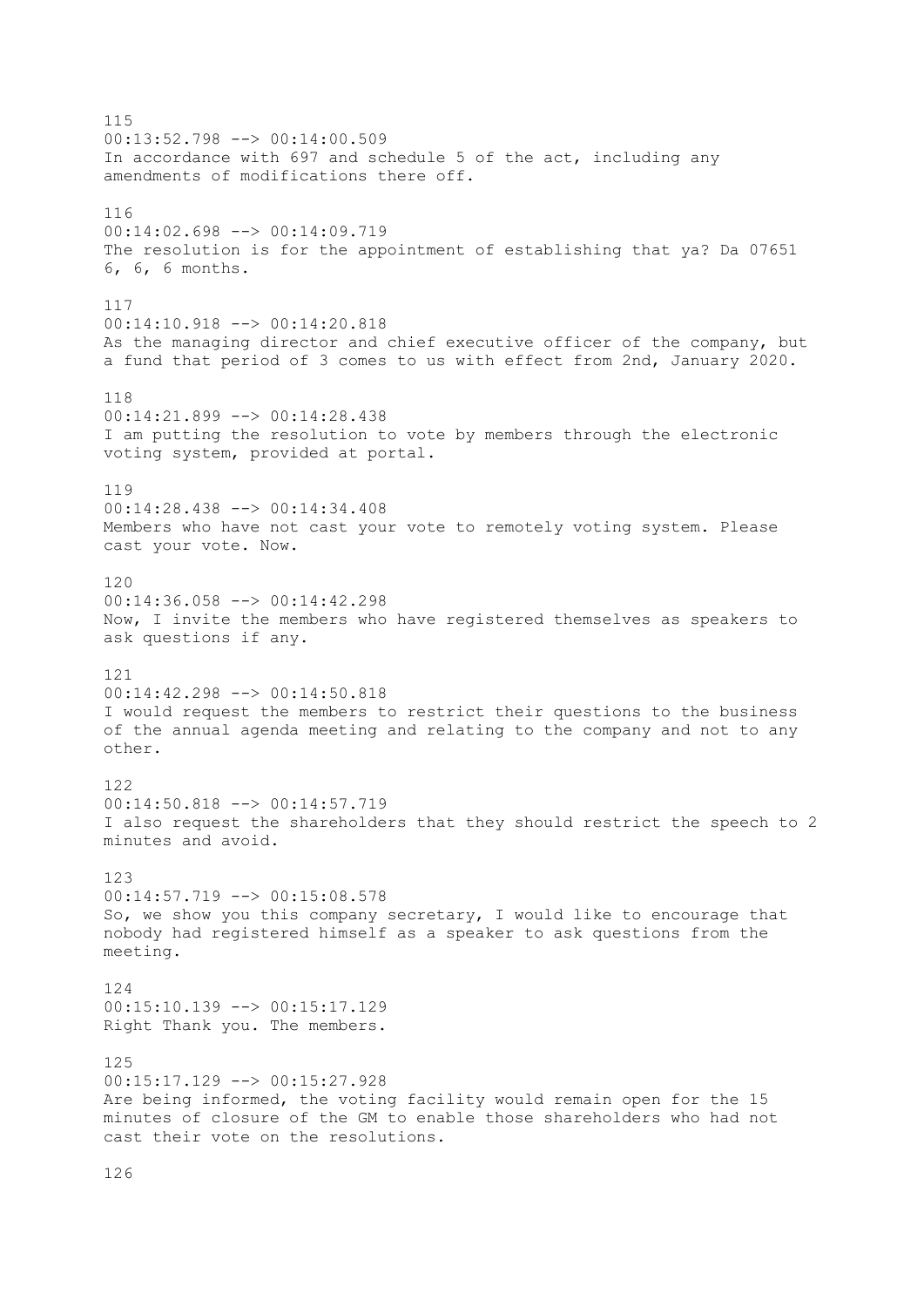00:15:27.928 --> 00:15:37.198 This could be nicer after the conclusion of electronic voting, submit a consolidate scrutinize this report to the company secretary. 127 00:15:37.198 --> 00:15:49.918 I authorize Mr. we should you dash company secretary to declare the consolidated results supporting immediately on receipt of the same from the organizer and on the website of the company. 128 00:15:51.509 --> 00:16:05.668 That concludes the business of this meeting. 129 00:16:06.869 --> 00:16:11.188 Maybe that. 130 00:16:28.408 --> 00:16:32.759 So of like. 131 00:16:34.438 --> 00:16:41.339 Silence. 132  $00:16:48.658$  -->  $00:16:52.918$ Silence. 133 00:16:52.918 --> 00:17:01.139 In case Michelle lady has a technical problem. I would like to propose a lot of times to. 134 00:17:17.788 --> 00:17:24.568 I think Mr chairman that brings us to the country. 135 00:17:24.568 --> 00:17:30.358 Yes, it does over to you. 136 00:17:37.469 --> 00:17:42.959 The voice is not audible. 137 00:17:46.648 --> 00:17:51.328 Michigan. 138 00:17:51.328 --> 00:17:55.679 Is a. 139 00:17:55.679 --> 00:18:02.519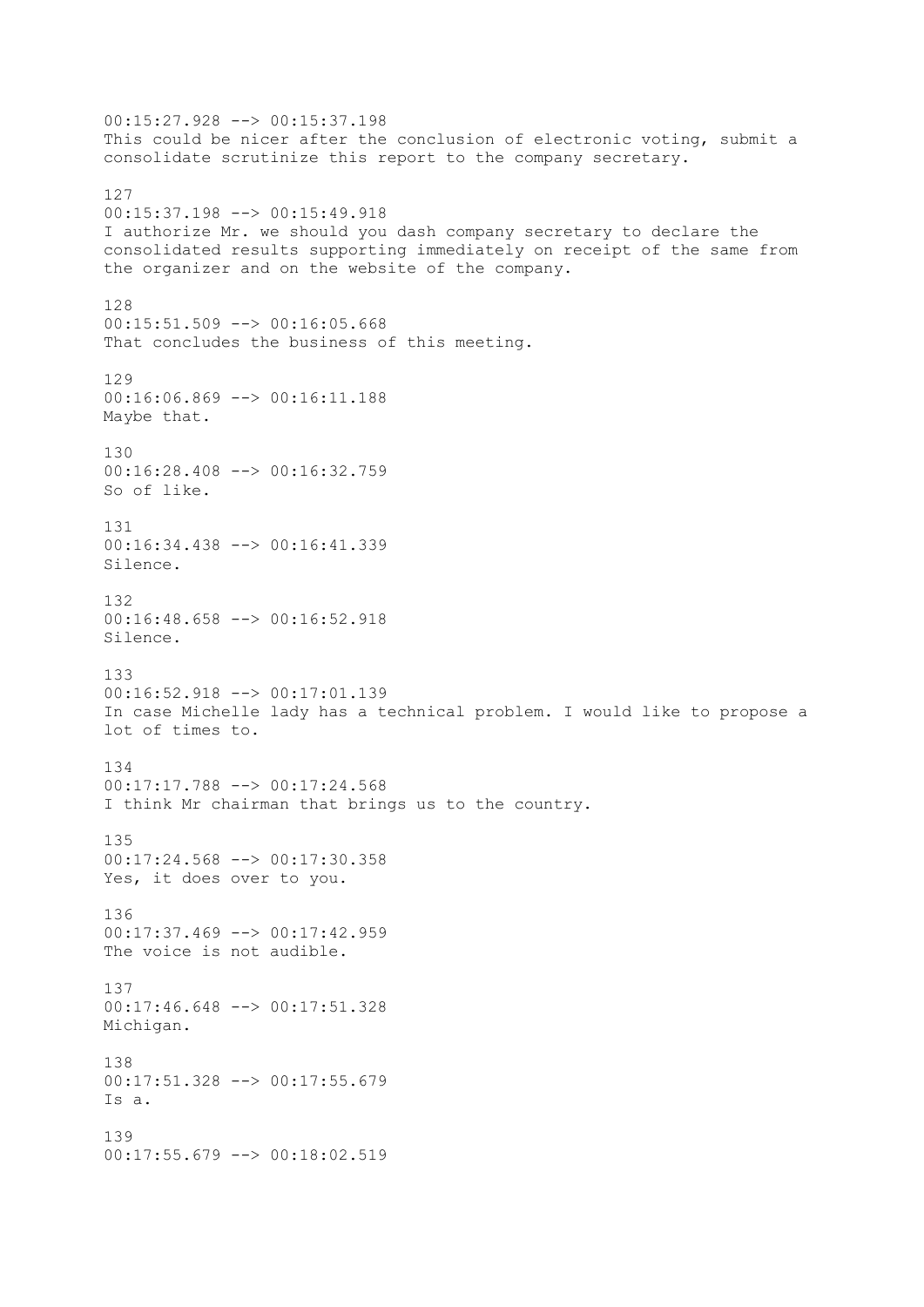Mr. bargo ladies conveying is both of thanks to the chair, but he's a, he's not audible right now. 140 00:18:02.519 --> 00:18:05.519 So Mr Mr. has already done that. 141 00:18:05.519 --> 00:18:15.179 Now, sir, I'd like to thank all the participants who have joined the meeting and. 142 00:18:15.179 --> 00:18:22.558 All the directors and all technical persons who have extended clear cooperation for holding this meeting. 143 00:18:22.558 --> 00:18:26.759 So, I request you to conclude the meeting. 144 00:18:26.759 --> 00:18:30.028 Yeah, the meeting is concluded. 145 00:18:30.028 --> 00:18:33.058 Thanks, Eva. 146 00:18:44.308 --> 00:18:49.048 Thank you, sir. Thank you very much. Thank you. Everyone for joining this meeting. 147 00:18:49.048 --> 00:18:52.138 Have a great day. Ahead. So thank you. 148 00:18:52.138 --> 00:18:55.858 Thank you thank you. 149 00:18:55.858 --> 00:18:59.338 1. 150 00:18:59.338 --> 00:19:04.828 So going God, do you see anything. 151 00:19:06.628 --> 00:19:10.888 Sorry. 152 00:19:17.608 --> 00:19:23.699 Okay, so they were aligned 15 minutes to. Okay. Thank you. Sir, thank you. Thank you. Very.